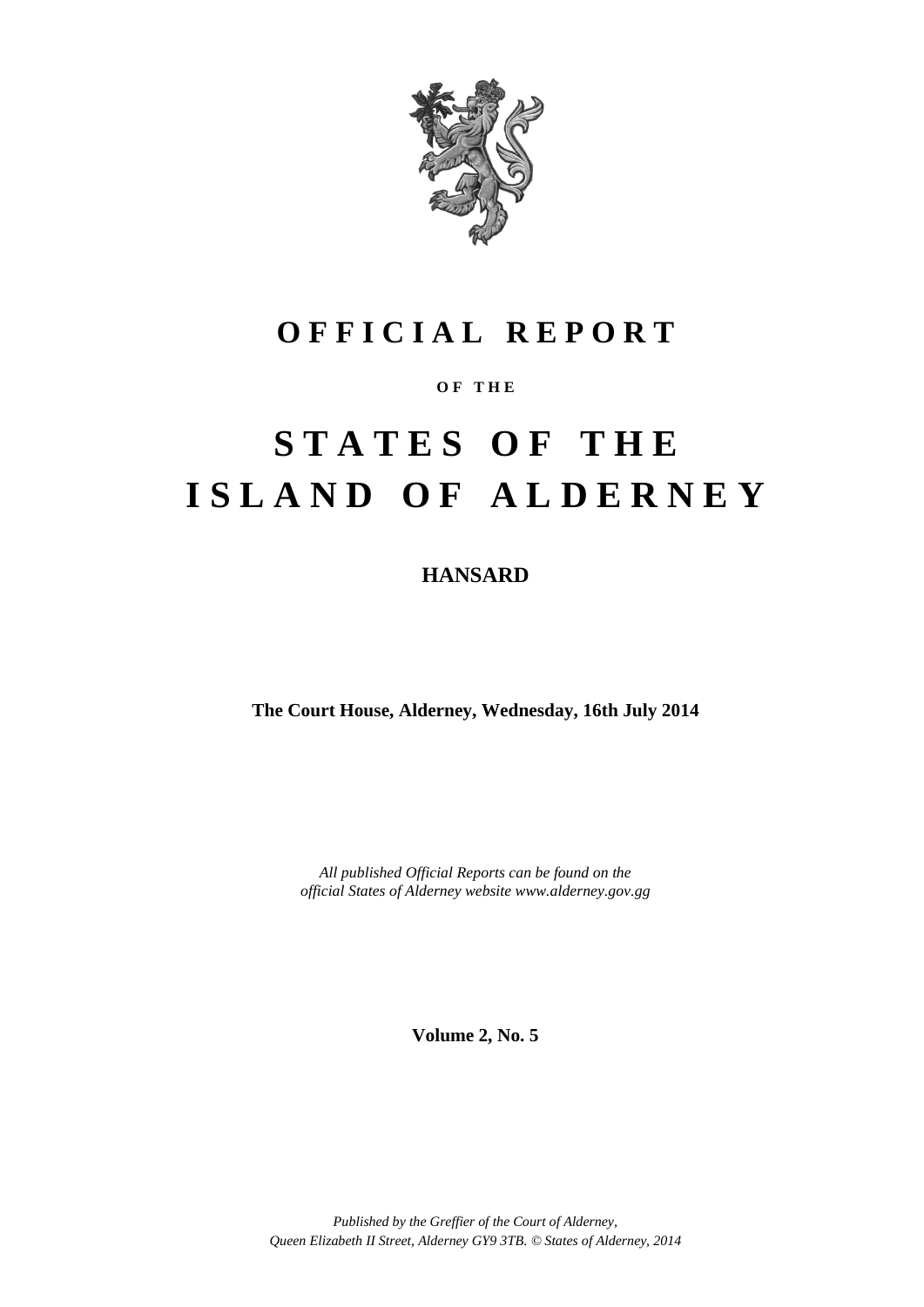### **Present:**

### **Mr Stuart Trought, President**

**Members** Mr Raymond Berry Mr Matthew Birmingham Mr Neil Harvey Mr Louis Jean Mr Robert McDowall Mrs Norma Paris Mr Steve Roberts Mr Chris Rowley Mr Francis Simonet Mr Ian Tugby

### **Representative of the Lieutenant Governor:** Colonel Colin Mason

**The Greffier of the Court** Mrs Sarah Kelly

### **Business transacted**

| I. The Merchant Shipping (Bailiwick of Guernsey) (Amendment) Law, 2014 – Approved 91 |  |
|--------------------------------------------------------------------------------------|--|
|                                                                                      |  |
|                                                                                      |  |
|                                                                                      |  |
|                                                                                      |  |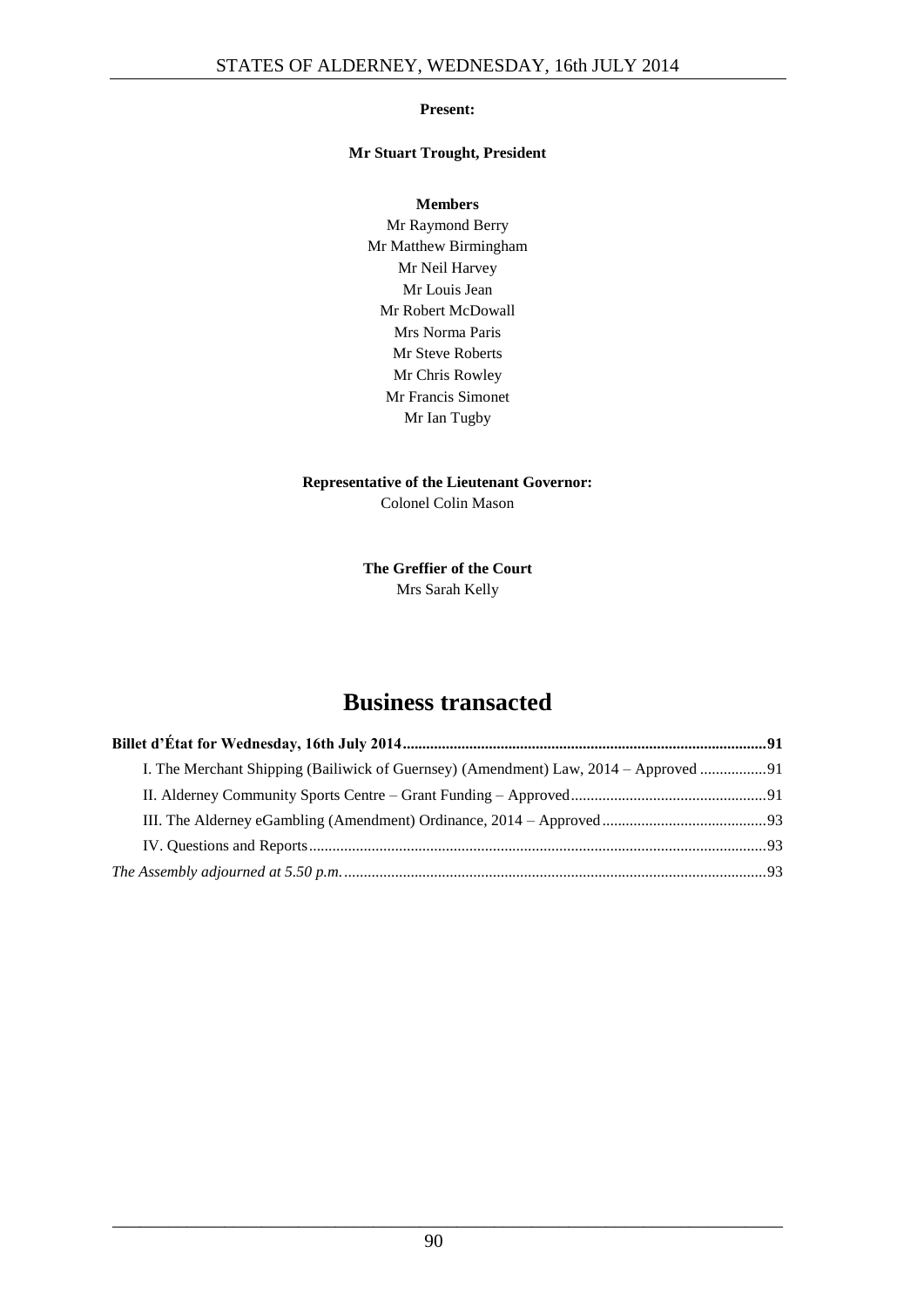## States of Alderney

*The States met at 5.30 p.m. in the presence of Colonel Colin Mason, a representative of His Excellency Air Marshal Peter Walker, C.B., C.B.E. Lieutenant-Governor and Commander-in-Chief of the Bailiwick of Guernsey*

[THE PRESIDENT *in the Chair*]

**PRAYERS** *The Greffier*

**ROLL CALL** *The Greffier*

# Billet d'État for Wednesday, 16th July 2014

### <span id="page-2-0"></span>**I. The Merchant Shipping (Bailiwick of Guernsey) (Amendment) Law, 2014 – Approved**

<span id="page-2-1"></span>*Item I*

*The States is asked: to approve "The Merchant Shipping (Bailiwick of Guernsey) (Amendment) Law, 2014".*

*The audio recording was unavailable due to technical difficulties.*

*Item I was proposed by Mr Tugby and seconded by Mr Roberts, and was approved unanimously.*

### **II. Alderney Community Sports Centre – Grant Funding – Approved**

<span id="page-2-2"></span>*Item II*

*The States is asked:*

*to approve awarding a grant to the Alderney Community Sports Centre of up to Two Hundred and Fifty Thousand Pounds (£250,000) from the capital account towards the above project.*

*Item II was proposed by Mr Simonet and seconded by Mr Harvey. Mrs Paris and Mr Birmingham contributed to the debate.*

**Mr Jean:** … every word that Mr Harvey has said, and I was not going to raise it myself, but as Mrs Paris has already raised it, I did, and I do, have many concerns. One of those concerns is the fact that the papers were late before the States. I am unhappy about that, but I realise it was in a good cause.

5 So I have said I am actually going to accept that, and I am not going to say any more about it.

One of my other concerns is this Item, and possibly arriving at the same time as the Airfield Requête. That is a concern to me, because I do want the Airfield Requête to do as well as I and perhaps my colleague Mr Harvey can get it to do. That is a problem for me. So I have really been wrestling with that. I really had a problem with that.

10 But I also look at the 1,100 people who signed the petition and I know very well that that is a significant number of people on this Island. Therefore, I have decided tonight that despite all my concerns – and believe you me, I have really wrestled with this  $-1$  am actually going to vote for it. I am going to vote for it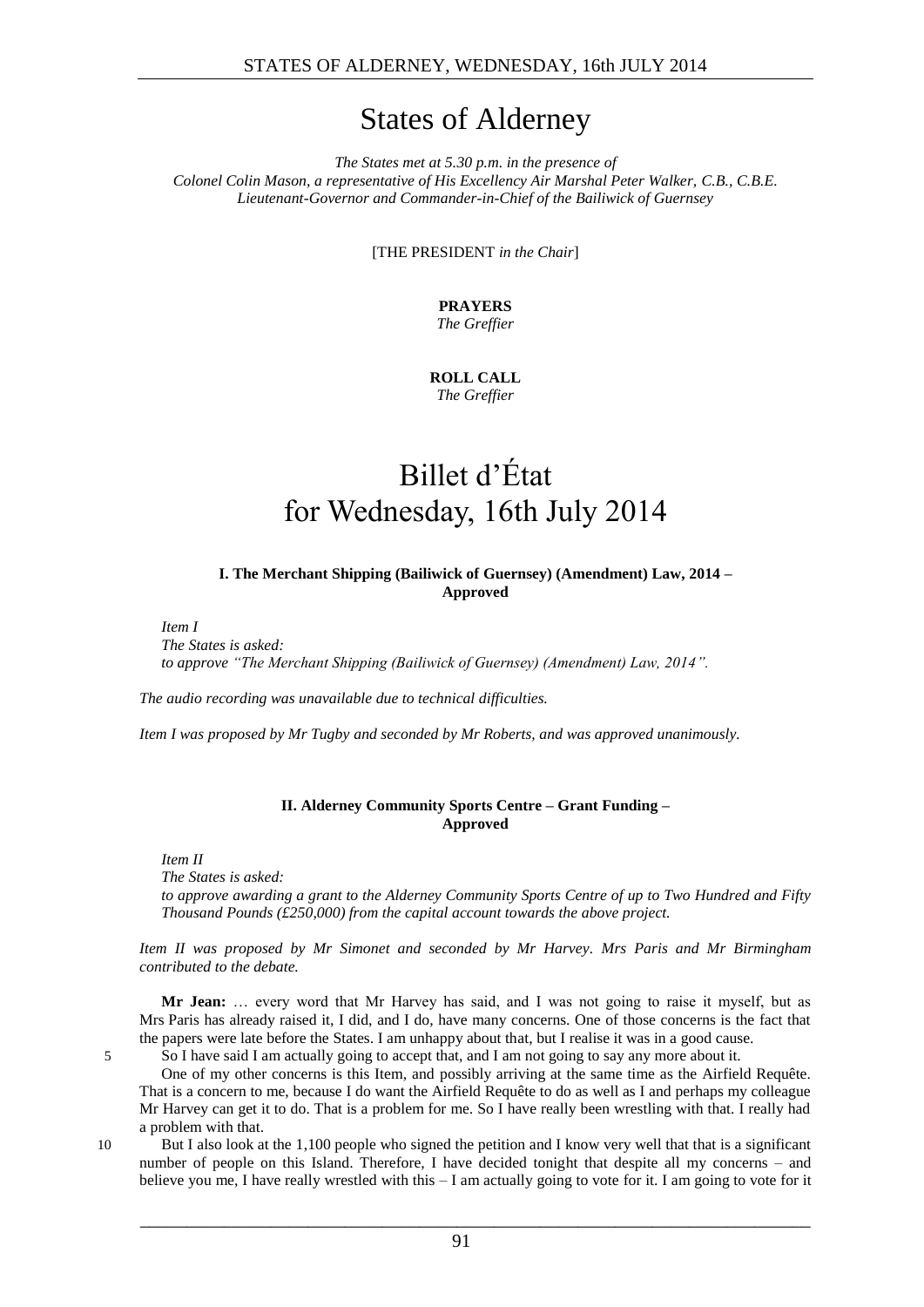and I say thank you to those people who did so much work in raising funds and cutting tiles and doing all those… And believe you me, I do know what has been involved and the effort that these people have gone

15 to for Alderney. Actually if you look at it, the £250,000 from the States of Alderney does represent good value for money. There are also guarantees in place that they will not come back if this fails for the States of Alderney. So this gesture from the States of Alderney is a good one, and we should do it. Thank you, sir.

20 **The President:** Thank you, Mr Jean. Does any other Member…? Mr Tugby.

**Mr Tugby:** Sir, I fully support this swimming pool, but the most annoying part about it all is that even though if we vote for it tonight, we have still got to get permission from Guernsey. (**A Member:** Hear, 25 hear.) That really is annoying because year in, year out, we come in on budget. It is a pity Guernsey did not do the same, basically, because then we would not have talk of GST. That was the annoying part.

We save our money and go short on certain things, so that we can keep within budget, and you hear different things that go on in Guernsey, and you even see some things that go on Alderney which Guernsey is in charge of, and it is so annoying that we are treated like second class citizens, in my book, that we are 30 not allowed to spend our own money without getting permission from Big Brother.

All I can say is, if Big Brother had our Treasurer to help them sort out their problems, because she is quite strict on some items, I am sure they might not be in quite the mess that they are.

#### **Several Members:** Hear, hear.

**The President:** Thank you, Mr Tugby.

Does any other Member wish to comment on the Alderney community Sports Centre? Mr Berry.

40 **Mr Berry:** What has been said, and what Mr Tugby has recently said, has my full support. The fact that when things need to be done on this Island, it is done by the community and groups of that community doing things. All the charitable organisations, the rescue services and everything else, do it voluntarily.

The kind-hearted and good spirit of this Island is manifested in this project, and if people coming to see the swimming pool are told this, they must know that this is not something which has been provided and

45 run by the States of Alderney; it is by the generosity of spirit of the people who have made this thing work. They have come to us for the money, yes, and we are going to hopefully vote for them, yes, but if the work had not been done prior to this, we would not have anything to vote for.

Thank you, everybody who took part! It is a wonderful achievement. Alderney has got the means to do what it wants to do. We are a can-do community. I wish somebody down the way in Guernsey would 50 realise that.

- **The President:** Thank you, Mr Berry. Does any other States' Member wish to comment on this Item? In that case, Mr Simonet, do you wish to sum up?
- 55 **Mr Simonet:** Yes, sir, just to thank all the States' Members for their contribution. Just to alight on the point that Mr Tugby made about the difficulties that we experience with Guernsey over our financial arrangements: I can assure him, we are in dialogue with Guernsey now to get some very welcome and necessary changes, and we hope to see that happening within the next 12 months.

As for the swimming pool project, I also endorse all the hard work that has gone in over many, many 60 years, though I must say, once it is built and functioning, it will be a harder task for them to get me into the water! *(Laughter) …[Inaudible]*

**The President:** Thank you very much, Mr Simonet. Madam Greffier, would you like to call the vote, please?

> **AGAINST** None

65

35

*A vote was taken and the results were as follows:*

**FOR** Mr Tugby Mr Birmingham Mr Berry Mr Jean Mr Harvey Mr Simonet